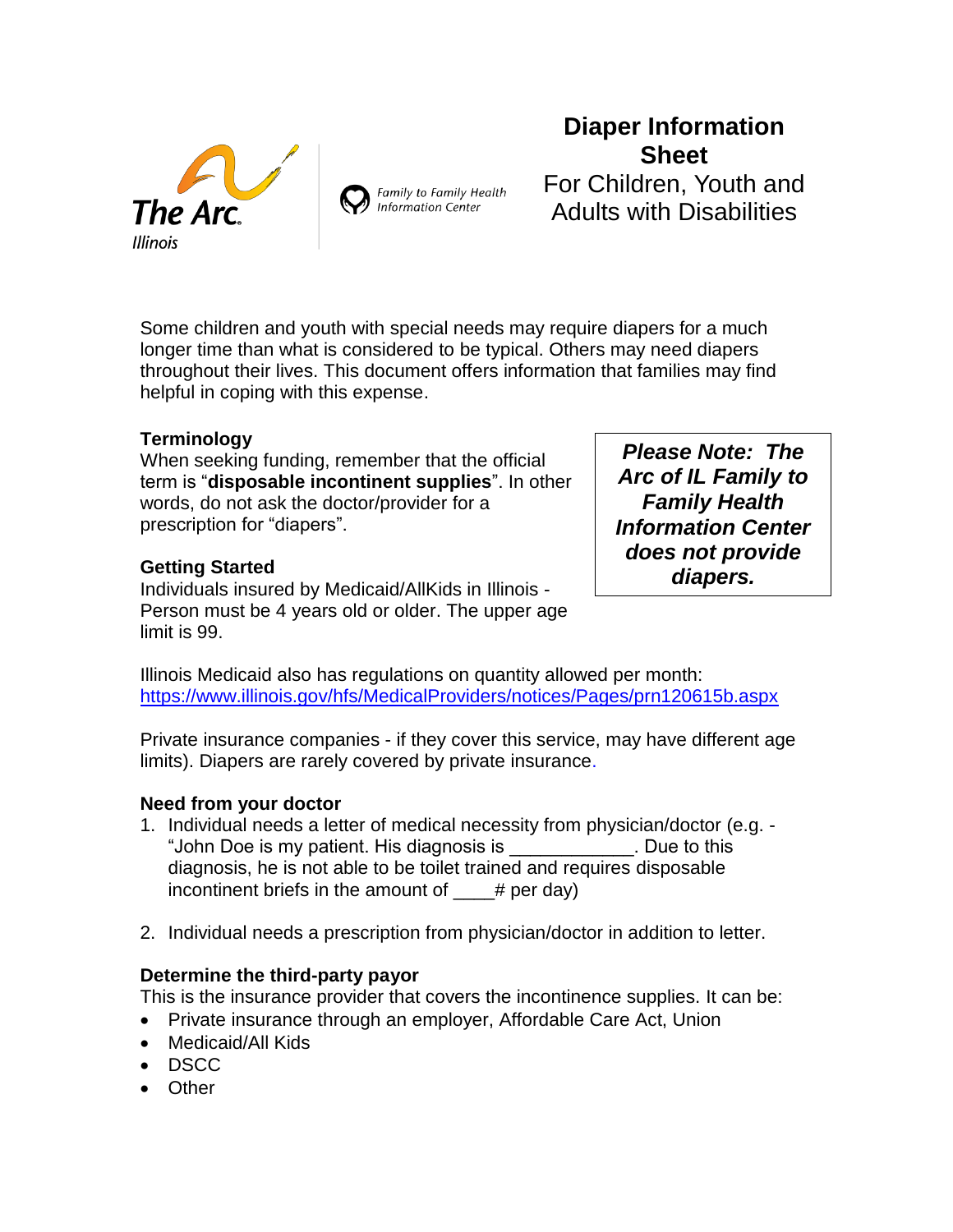• Some combination of a-d above

#### **Find a company/vendor**

This is the company that sells the incontinent supplies and is willing to bill your insurance/third-party payor. Ask friends, classmates, and providers for names of companies/vendors in your area.

If you are enrolled in a Medicaid Managed Care (MCO) Plan, you can only obtain diapers from a vendor who is contracted with your MCO. You will need to first contact your Care Coordinator at your health plan. (If you need a Care Coordinator, please call the toll-free customer service number printed on your insurance card).

| You cannot go into a      |
|---------------------------|
| retail store and pay for  |
| incontinent supplies with |
| a Medicaid card or an     |
| insurance card. a         |
| medical supply store      |
| may accept a third-party  |
| payor but you will need   |
| to ask about this         |
| specifically.             |

Here is the link to the list of Medicaid Managed Care Plans in Illinois in 2020: [https://www.illinois.gov/hfs/MedicalClients/Man](https://www.illinois.gov/hfs/MedicalClients/ManagedCare/Pages/default.aspx) [agedCare/Pages/default.aspx](https://www.illinois.gov/hfs/MedicalClients/ManagedCare/Pages/default.aspx) You can also look online for vendors who will ship directly to you, and possibly bill your thirdparty payor. You need to find this out before

Follow the rules established by your third-party payor:

• If you have Medicaid and private insurance -

you can only use vendors who accept both forms of coverage. NOTE: Medicare does not cover adult diapers or incontinent supplies: [http://www.medicare.gov/coverage/incontinence-and-adult-diapers.html\)](http://www.medicare.gov/coverage/incontinence-and-adult-diapers.html)

you place an order.

- You must get a denial letter from private coverage first before Medicaid will pay the claim if you have both forms of coverage (same rules apply if you have a Medicaid waiver as with "regular" Medicaid).
- You can only obtain supplies per the frequency and amount prescribed by your physician/doctor.
- If you have private insurance only, coverage may not be an included benefit but submit a claim and appeal anyhow.
- You may be able to deduct "incontinent supplies" as a qualified medical expense from income taxes, if you qualify. See IRS Publication 502 Medical and Dental Expenses for more information: <http://www.irs.gov/uac/Publication-502,-Medical-and-Dental-Expenses-1>

# **What about a Diaper Service**

You cannot include in medical expenses the amount you pay for diapers or diaper services, unless they are needed to relieve the effects of a particular disease.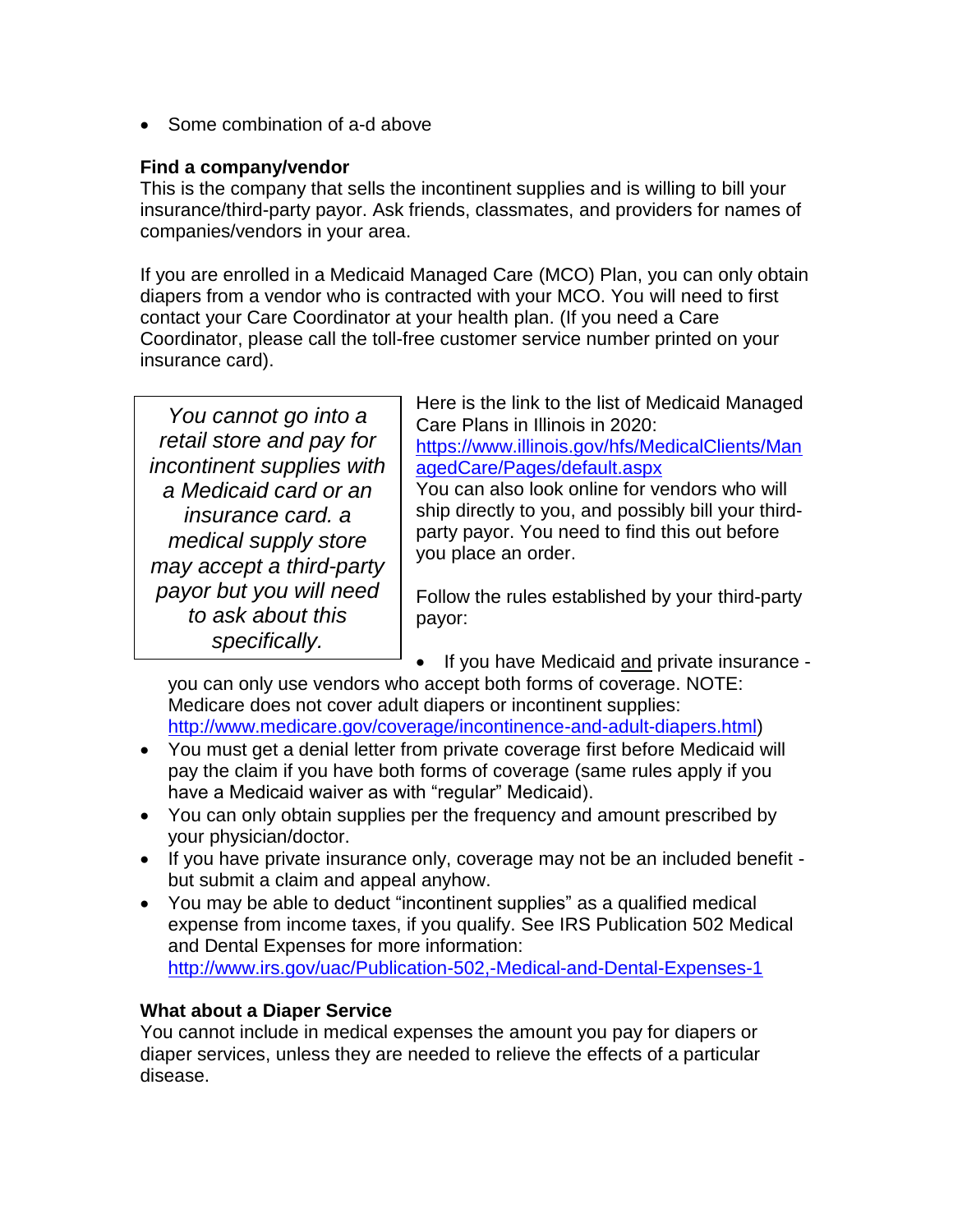If your child receives services form the Division of Specialized Care for Children (DSCC), contact your DSCC consultant for more information: <http://dscc.uic.edu/find-an-office/contact-us/>

# **If you have no coverage**

Consider one or more of the following options to set aside money to cover the cost of incontinent supplies:

Health Savings Account (HSA):

- <https://www.irs.gov/credits-deductions/individuals/health-savings-account-hsa>
- [www.kiplinger.com/article/insurance/T027-C001-S001-things-to-know-about](http://www.kiplinger.com/article/insurance/T027-C001-S001-things-to-know-about-health-savings-accounts.html)[health-savings-accounts.html](http://www.kiplinger.com/article/insurance/T027-C001-S001-things-to-know-about-health-savings-accounts.html)
- [www.investopedia.com/articles/personal-finance/090814/pros-and-cons](http://www.investopedia.com/articles/personal-finance/090814/pros-and-cons-health-savings-account-hsa.asp)[health-savings-account-hsa.asp](http://www.investopedia.com/articles/personal-finance/090814/pros-and-cons-health-savings-account-hsa.asp)

ABLE Account (State of IL):

- <https://savewithable.com/il/home.html>
- [www.kiplinger.com/article/insurance/T065-C001-S003-opening-an-able](http://www.kiplinger.com/article/insurance/T065-C001-S003-opening-an-able-account.html)[account.html](http://www.kiplinger.com/article/insurance/T065-C001-S003-opening-an-able-account.html)

Contact the National Diaper Bank Network to locate a diaper bank in your area:

<http://nationaldiaperbanknetwork.org/>

Food banks sometimes have diapers available, or can refer to programs in your area that may be able to help. To find a food bank near you, see:

- [http://www.feedingamerica.org/?referrer=http://www.dhs.state.il.us/page.aspx](http://www.feedingamerica.org/?referrer=http://www.dhs.state.il.us/page.aspx?item=31245) [?item=31245](http://www.feedingamerica.org/?referrer=http://www.dhs.state.il.us/page.aspx?item=31245) (enter your zip code in the search box)
- Food Connections: <http://www.dhs.state.il.us/page.aspx?item=31245>

Ask friends and family to save coupons for you and watch for sales on incontinent supplies (a/k/a diapers).

- How to Find Diaper Coupons Online: [https://pocketsense.com/diaper](https://pocketsense.com/diaper-coupons-5177975.html)[coupons-5177975.html](https://pocketsense.com/diaper-coupons-5177975.html)
- The Simon Foundation for Continence: Directory of Diaper Banks for Adult Incontinence Products[:http://simonfoundation.org/resources/directory-us](http://simonfoundation.org/resources/directory-us-diaper-banks/)[diaper-banks/](http://simonfoundation.org/resources/directory-us-diaper-banks/)
- Continence Central-About Reimbursement for Continence Products: <http://continencecentral.org/reimbursement-insurance/>

# **Additional Tips**

You will need to provide the diapers and other needed supplies at school and at other places/programs in which your child participates. Arranging for adequate supplies in all of your child's environments is important.

It is essential to disclose or to share information about your child's toileting needs up front with any caregivers and/or school staff.